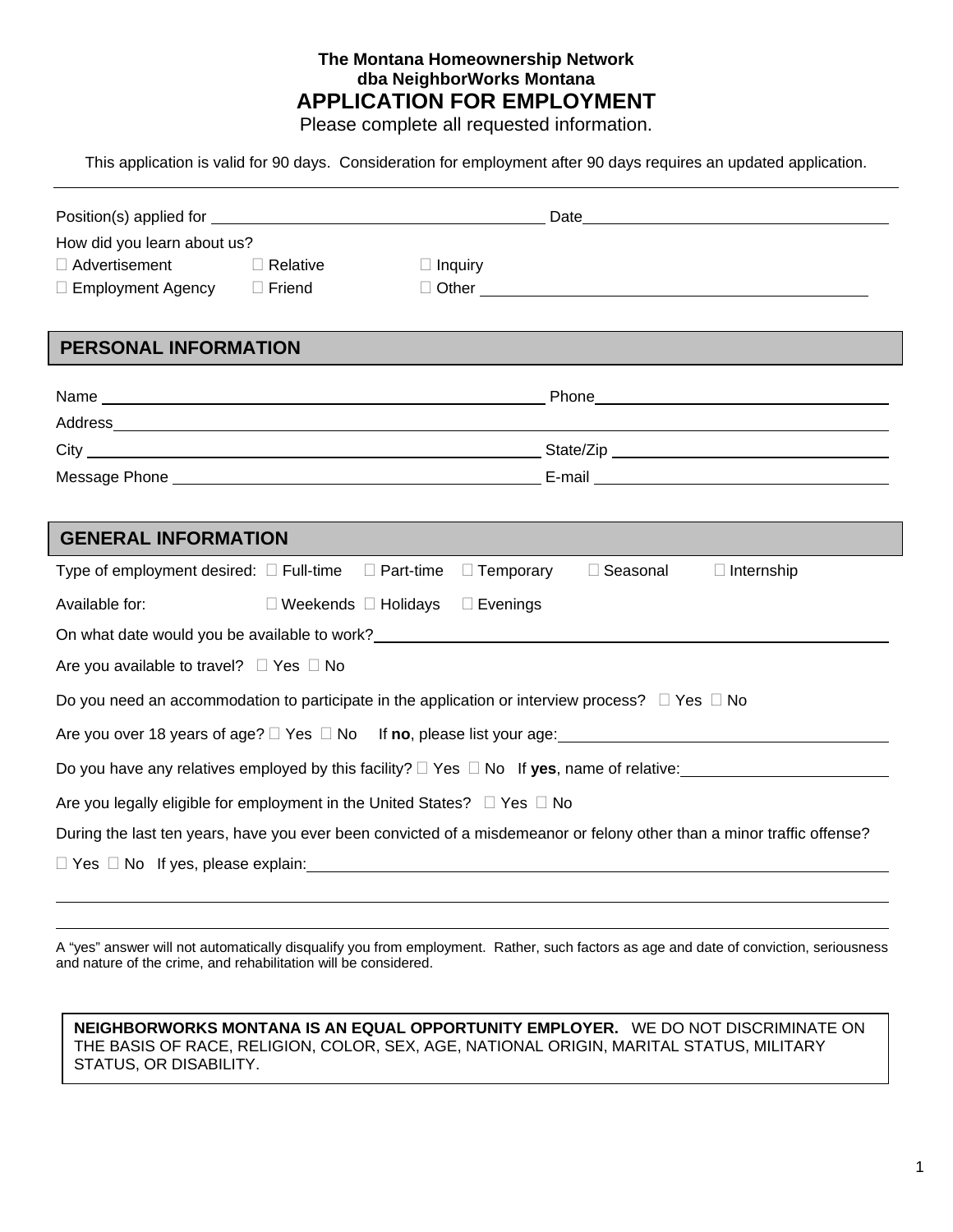| <b>LEVEL OF</b><br><b>SCHOOL</b>          | <b>NAME OF</b><br><b>SCHOOL</b> | <b>LOCATION</b><br>(Complete Address) | <b>CIRCLE LAST</b><br><b>GRADE/YEAR</b><br><b>COMPLETED</b> | <b>MAJOR &amp;</b><br><b>DEGREE</b> |
|-------------------------------------------|---------------------------------|---------------------------------------|-------------------------------------------------------------|-------------------------------------|
| <b>High School</b>                        |                                 |                                       | 11<br>12<br>10 <sup>1</sup>                                 |                                     |
| <b>College</b>                            |                                 |                                       | $2 \quad 3 \quad 4$<br>1                                    |                                     |
| <b>College</b>                            |                                 |                                       | $2 \quad 3$<br>1<br>$\overline{\mathbf{4}}$                 |                                     |
| <b>College</b>                            |                                 |                                       | $\mathbf{1}$<br>$2 \quad 3$<br>$\overline{\mathbf{4}}$      |                                     |
| <b>Business or</b><br><b>Trade School</b> |                                 |                                       | $2 \quad 3 \quad 4$<br>1                                    |                                     |
| <b>Business or</b><br><b>Trade School</b> |                                 |                                       | $2 \quad 3$<br>1<br>$\overline{4}$                          |                                     |

## **ADDITIONAL INFORMATION**

**Skills and Qualifications.** Summarize any training, skills, and areas of specialization or major interest that may qualify you as being able to perform job-related functions in the position for which you are applying. Include any health care, business, or industrial equipment operated.

**United States Military Training.** Summarize any job-related training you received in the United States military.

#### **Professional Licenses and/or Certifications.**

If licensed, registered or certified, list:

| Type: | State Issued: | Date Issued: | No   |
|-------|---------------|--------------|------|
| Type: | State Issued: | Date Issued: | No.: |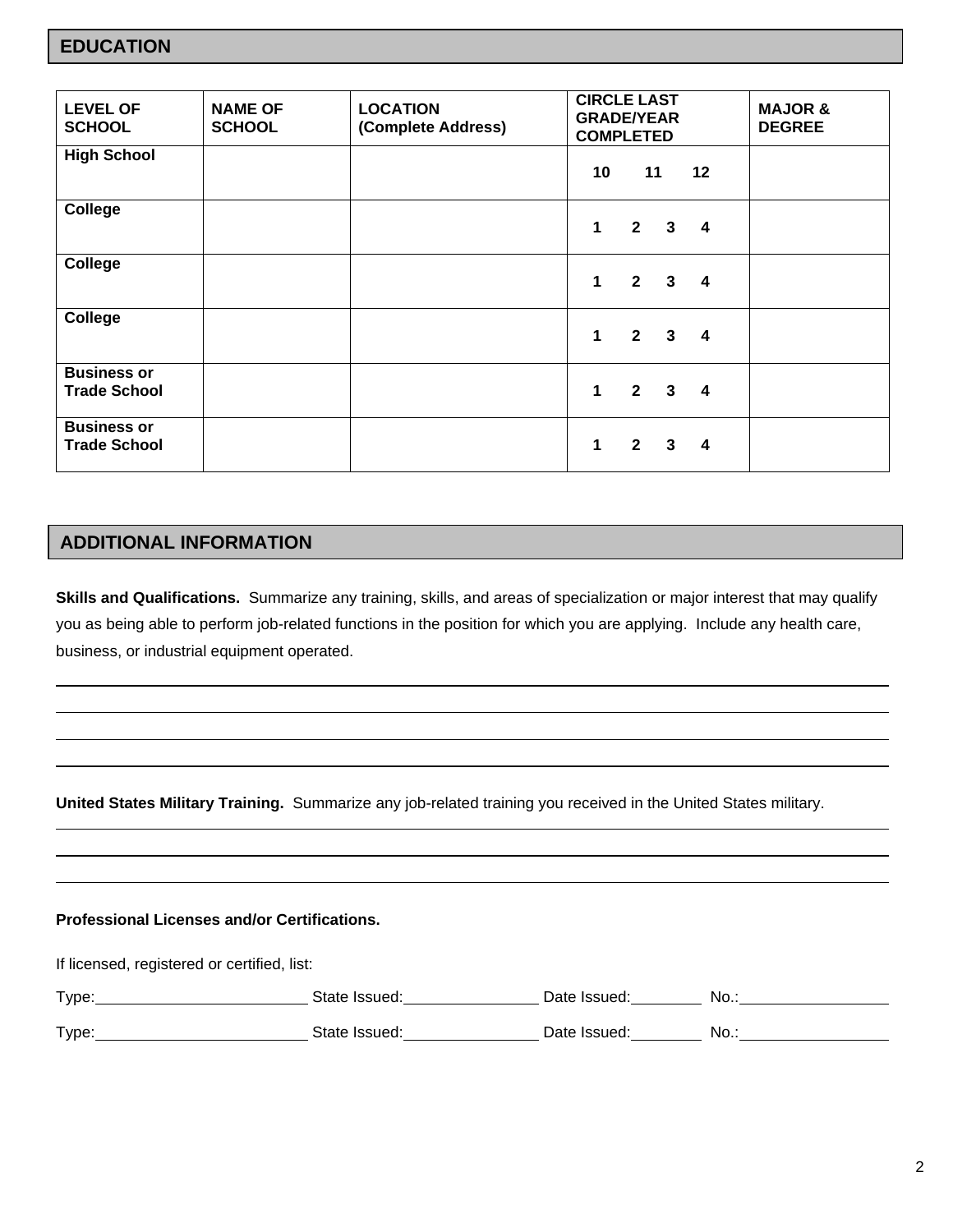# **EMPLOYMENT HISTORY**

| Please fill this section out completely and do not write, "see resume." Begin with your most recent employment.                                                                                                                |         |              |                                         |  |  |
|--------------------------------------------------------------------------------------------------------------------------------------------------------------------------------------------------------------------------------|---------|--------------|-----------------------------------------|--|--|
| <b>Company Name</b>                                                                                                                                                                                                            | Address |              |                                         |  |  |
|                                                                                                                                                                                                                                |         |              |                                         |  |  |
|                                                                                                                                                                                                                                |         |              |                                         |  |  |
|                                                                                                                                                                                                                                |         |              |                                         |  |  |
|                                                                                                                                                                                                                                |         |              |                                         |  |  |
|                                                                                                                                                                                                                                |         |              |                                         |  |  |
|                                                                                                                                                                                                                                |         |              |                                         |  |  |
| Dates of employment: Start _____/_____/______ End _____/_____/ Starting Salary _________ Ending Salary _______                                                                                                                 |         |              |                                         |  |  |
|                                                                                                                                                                                                                                |         |              |                                         |  |  |
|                                                                                                                                                                                                                                |         |              |                                         |  |  |
|                                                                                                                                                                                                                                |         |              |                                         |  |  |
| <b>Company Name</b>                                                                                                                                                                                                            | Address |              |                                         |  |  |
|                                                                                                                                                                                                                                |         |              |                                         |  |  |
|                                                                                                                                                                                                                                |         |              |                                         |  |  |
| Job Description (duties, skills, equipment used) John States and States and States and States and States and S                                                                                                                 |         |              |                                         |  |  |
|                                                                                                                                                                                                                                |         |              |                                         |  |  |
|                                                                                                                                                                                                                                |         |              |                                         |  |  |
|                                                                                                                                                                                                                                |         |              |                                         |  |  |
|                                                                                                                                                                                                                                |         |              |                                         |  |  |
| Dates of employment: Start _____/_____/ _____ End ____/____/ _____ Starting Salary _________ Ending Salary _______                                                                                                             |         |              |                                         |  |  |
|                                                                                                                                                                                                                                |         |              |                                         |  |  |
| Contact Name example and the control of the control of the Phone Number example and the control of the control of the control of the control of the control of the control of the control of the control of the control of the |         |              |                                         |  |  |
|                                                                                                                                                                                                                                |         |              |                                         |  |  |
| <b>Company Name</b>                                                                                                                                                                                                            | Address |              |                                         |  |  |
|                                                                                                                                                                                                                                |         |              |                                         |  |  |
| Job Description (duties, skills, equipment used) Job Description of the United States of the United States of                                                                                                                  |         |              |                                         |  |  |
|                                                                                                                                                                                                                                |         |              |                                         |  |  |
|                                                                                                                                                                                                                                |         |              |                                         |  |  |
|                                                                                                                                                                                                                                |         |              |                                         |  |  |
|                                                                                                                                                                                                                                |         |              |                                         |  |  |
| Dates of employment: Start $\frac{1}{\sqrt{2}}$ / End $\frac{1}{\sqrt{2}}$                                                                                                                                                     |         |              | Starting Salary Ending Salary           |  |  |
|                                                                                                                                                                                                                                |         |              |                                         |  |  |
|                                                                                                                                                                                                                                |         |              |                                         |  |  |
|                                                                                                                                                                                                                                |         |              |                                         |  |  |
| <b>Company Name</b>                                                                                                                                                                                                            | Address |              |                                         |  |  |
|                                                                                                                                                                                                                                |         |              |                                         |  |  |
| Job Description (duties, skills, equipment used) <b>Analyzing and Container and Container and Container</b> and Contain                                                                                                        |         |              |                                         |  |  |
|                                                                                                                                                                                                                                |         |              |                                         |  |  |
|                                                                                                                                                                                                                                |         |              |                                         |  |  |
|                                                                                                                                                                                                                                |         |              |                                         |  |  |
|                                                                                                                                                                                                                                |         |              |                                         |  |  |
| Dates of employment: Start _____/_____/______ End _____/____/____                                                                                                                                                              |         |              | Starting Salary<br><u>Ending Salary</u> |  |  |
|                                                                                                                                                                                                                                |         |              |                                         |  |  |
|                                                                                                                                                                                                                                |         |              |                                         |  |  |
|                                                                                                                                                                                                                                |         | Phone Number |                                         |  |  |